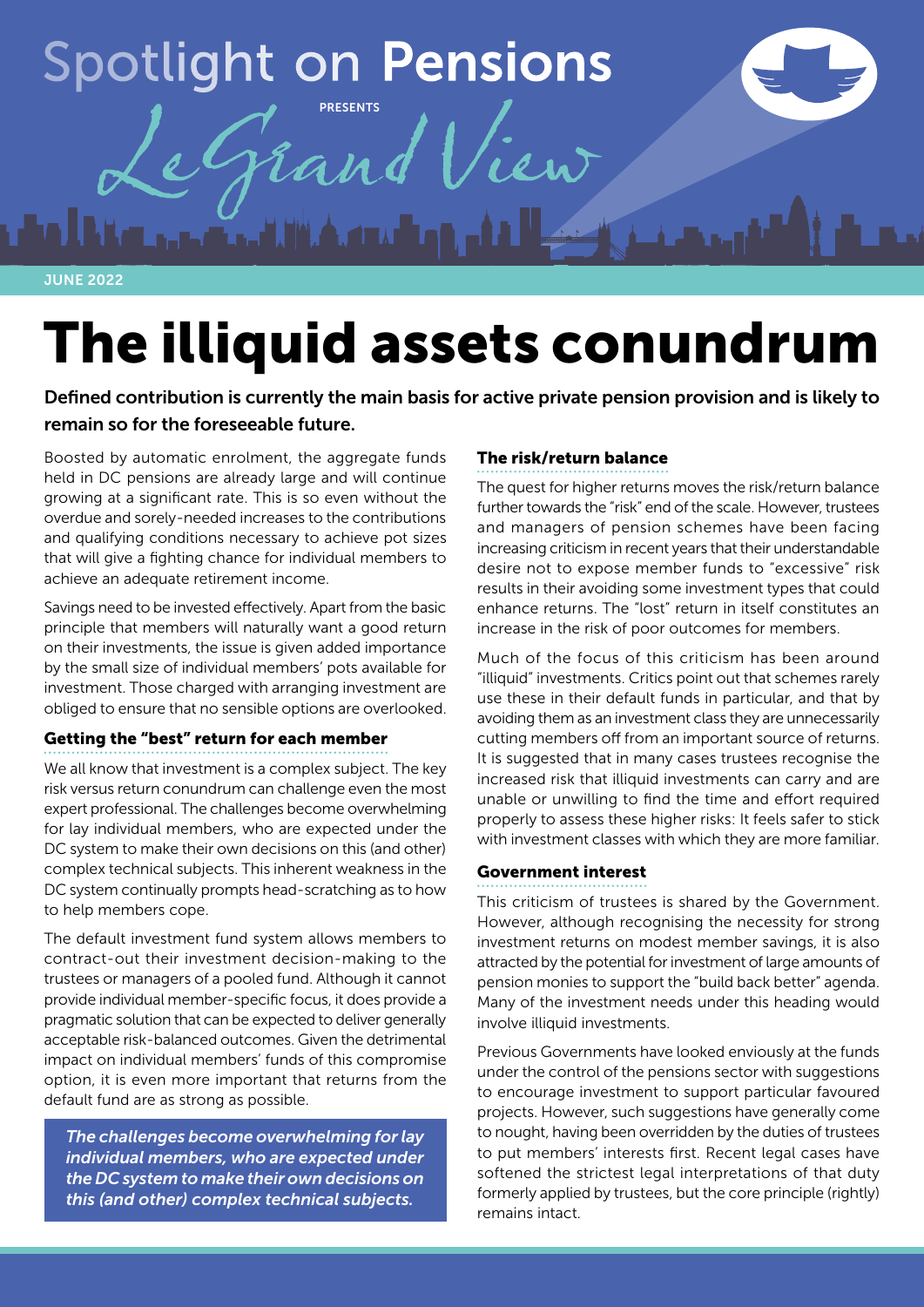#### New proposals

A recent consultation exercise conducted by the DSS seeks to generate support for new measures to pressure trustees to incorporate illiquid investments into their portfolios. Whether the motive behind this is to support a political agenda or (as the consultation document maintains) to improve members' investment returns, there is certainly a valid case for schemes to consider and, where appropriate, embrace illiquids. However, that must be a decision for each scheme following due consideration of the membership's circumstances, and not something dictated by generic external doctrine.

The consultation document, "Facilitating investment in [illiquid assets](https://www.gov.uk/government/consultations/facilitating-investment-in-illiquid-assets-by-defined-contribution-pension-schemes/facilitating-investment-in-illiquid-assets)" contains a number of proposals to drive schemes towards becoming significant investors in illiquids. There are proposals to remove what are seen as current potential blockages to investment, such as the inclusion of performance-based fees – which are often higher for illiquid funds - within the charge cap on default funds.

Whilst the consultation document's proposals would not directly require trustees to embrace illiquids, they do ramp up pressure to actively consider them and to demonstrate that consideration has occurred. Key proposals would impose new disclosure obligations on schemes, ostensibly to encourage members to influence trustees, and where possible to encourage members to select funds that contain illiquids. If one accepts the premise that trustees should be pressed, then a strong disclosure regime may be a useful tool.

However, in the Real World where trustees are already faced with a heavy and rapidly-increasing workload, any new legal obligations must constitute an effective use of scarce resources relative to the likely gain in benefit for members. If trustees are so tied up in satisfying bureaucratic requirements that other important member issues become compromised due to lack of time to deal with them effectively, then the wrong balance has been struck. So, do the flagship "disclose and explain" proposals in the consultation document strike the right balance?

*There are proposals to remove what are seen as current potential blockages to investment, such as the inclusion of performance-based fees – which are often higher for illiquid funds - within the charge cap on default funds.* 

#### Disclosure proposal #1: amendments to the statement of investment principles

The consultation document acknowledges that there is already the opportunity for schemes to disclose their policies on illiquid investment in their Statement of Investment Principles (SIP), especially if they already disclose their liquidity risk management policies. Despite this it proposes to require new disclosure of a specific illiquid assets policy statement in the SIP.

The proposal starts by striking a balanced note. It says "We do not want trustees to have to spend significant resources or time forming their 'house view' of the issues that keep illiquid asset allocation low within DC pensions. Similarly, it is not our intention for trustees to have an esoteric discussion amongst themselves, and with members, about the relative merits of, for example, closed-ended and open-ended fund structures or liquidity management governance."

So far so good. However, it then goes on to list the matters which it wants to see in the statement, which it envisages as being one to three paragraphs long:

- what illiquid assets are
- whether trustees choose to invest in illiquid assets
- which members will be holding illiquid assets (does the scheme lifestyle members in and out of illiquid assets and at roughly what age?)
- a description of these allocations, including whether the investment is direct or indirect and under which asset classes the investments fall
- why trustees decided to make an allocation to illiquid assets (this should include their assessment of the benefits to members of such an allocation)
- If trustees do not decide to make an allocation to illiquid assets, why
- what factors they consider when deciding whether to invest in these assets
- any current barriers to investment in illiquid assets
- any future plans for investment in illiquid assets.

Producing a statement of this length and detail would not be a minor undertaking. The work required to ensure that the full breadth of the potential illiquid investments class is identified and considered in order to distil into a statement is considerable. A major challenge here will be to produce an appropriate definition for illiquids for this purpose, and to then identify which assets fall within it. It is also unlikely that all this will be capable of distillation into the envisaged number of paragraphs.